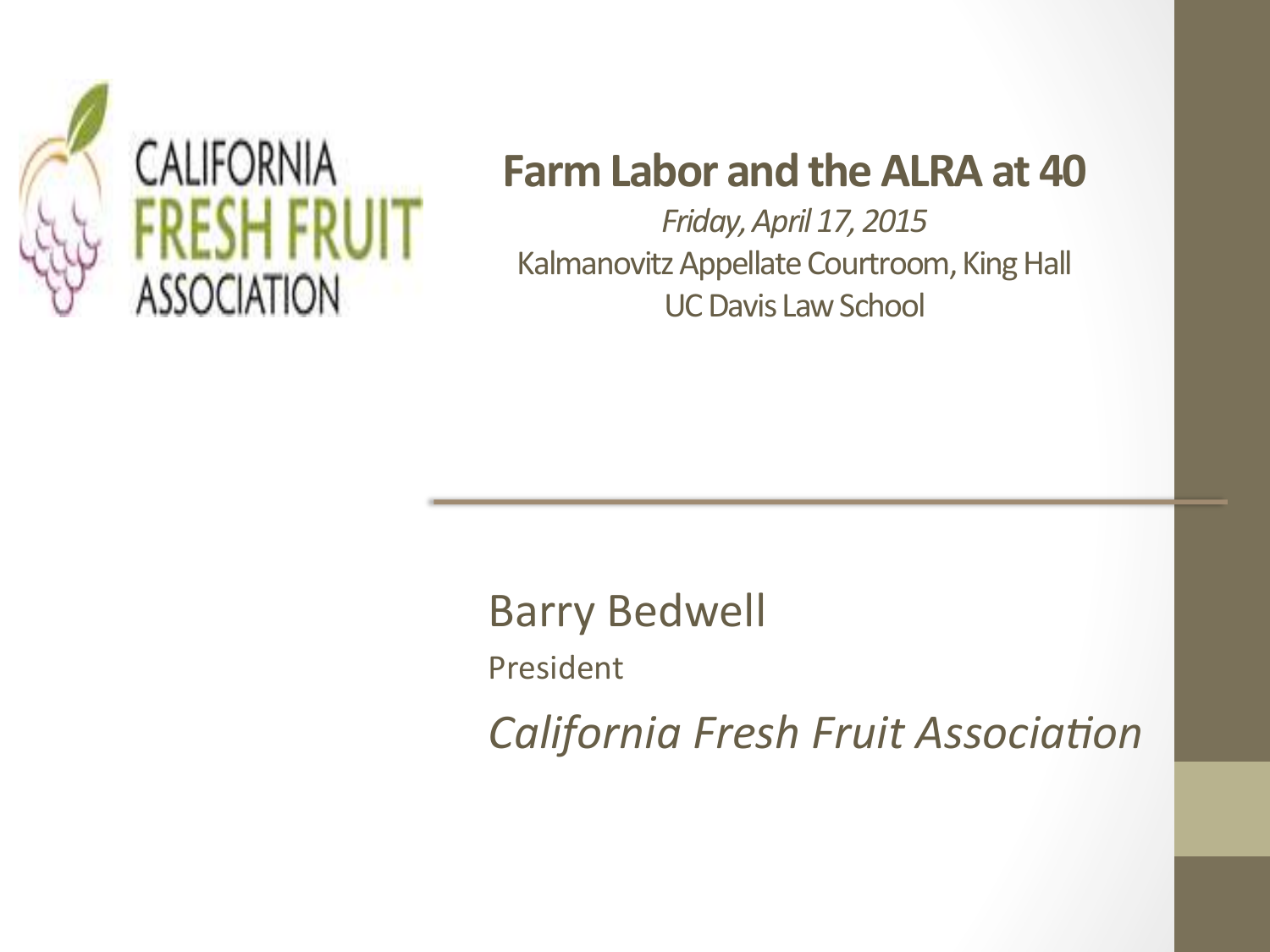

## BACKGROUND of CFFA

- Origins dating back to 1921; Growers & Shippers Protective League and Table Grape Growers & Shippers Association.
- Voluntary, non-profit representing about 85%, by volume, fresh table grapes, tree fruit and berries.
- Membership ranges from Coachella Valley to Lake County.
- Primary public policy advocate in Sacramento & DC; different from mandatory commissions.
- Changed name from California Grape and Tree Fruit League in August 2014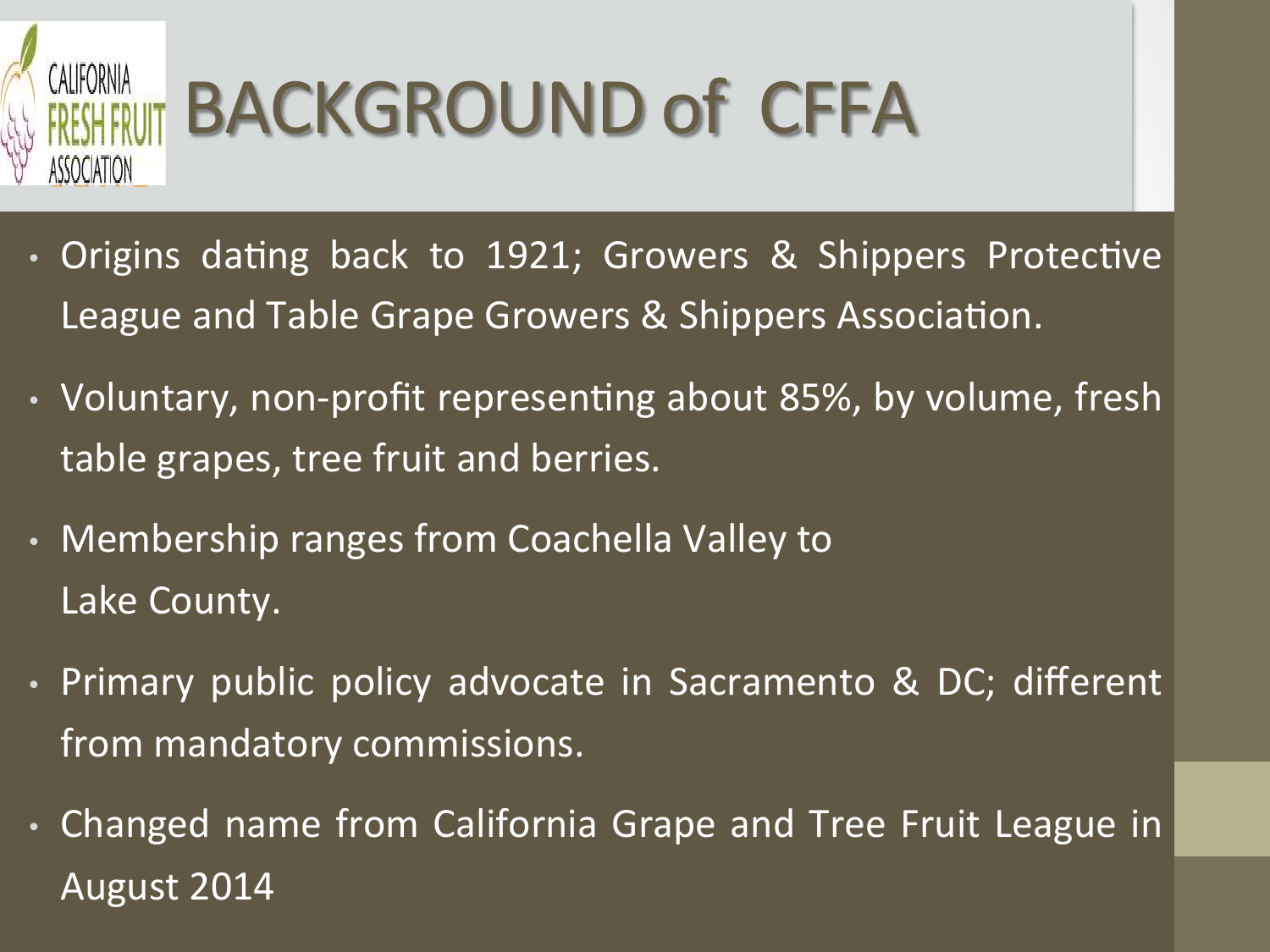

## **TOP CFFA Priorities**

| <b>2015 Rank</b>         | <b>Description</b>                        | <b>2014 Rank</b> |  |
|--------------------------|-------------------------------------------|------------------|--|
|                          | Water Supply/ Drought Related Impacts     | 3                |  |
| $2^{\mathsf{I}}$         | <b>Food Safety</b>                        | 9                |  |
| 3                        | <b>Immigration Reform</b>                 |                  |  |
| 4                        | <b>Health Care Mandates</b>               | 4                |  |
| $\overline{5}$           | Labor Laws and Regulations                | $2^{\mathsf{I}}$ |  |
| 6                        | <b>Labor Costs</b>                        | 5                |  |
| $\overline{\phantom{a}}$ | <b>Groundwater Management Regulations</b> | <b>NR</b>        |  |
| 8                        | <b>Water Quality Regulations</b>          |                  |  |
| 9                        | <b>Invasive Pests</b>                     | 6                |  |
| 10                       | <b>Worker Compensation Cost</b>           | 8                |  |
|                          |                                           |                  |  |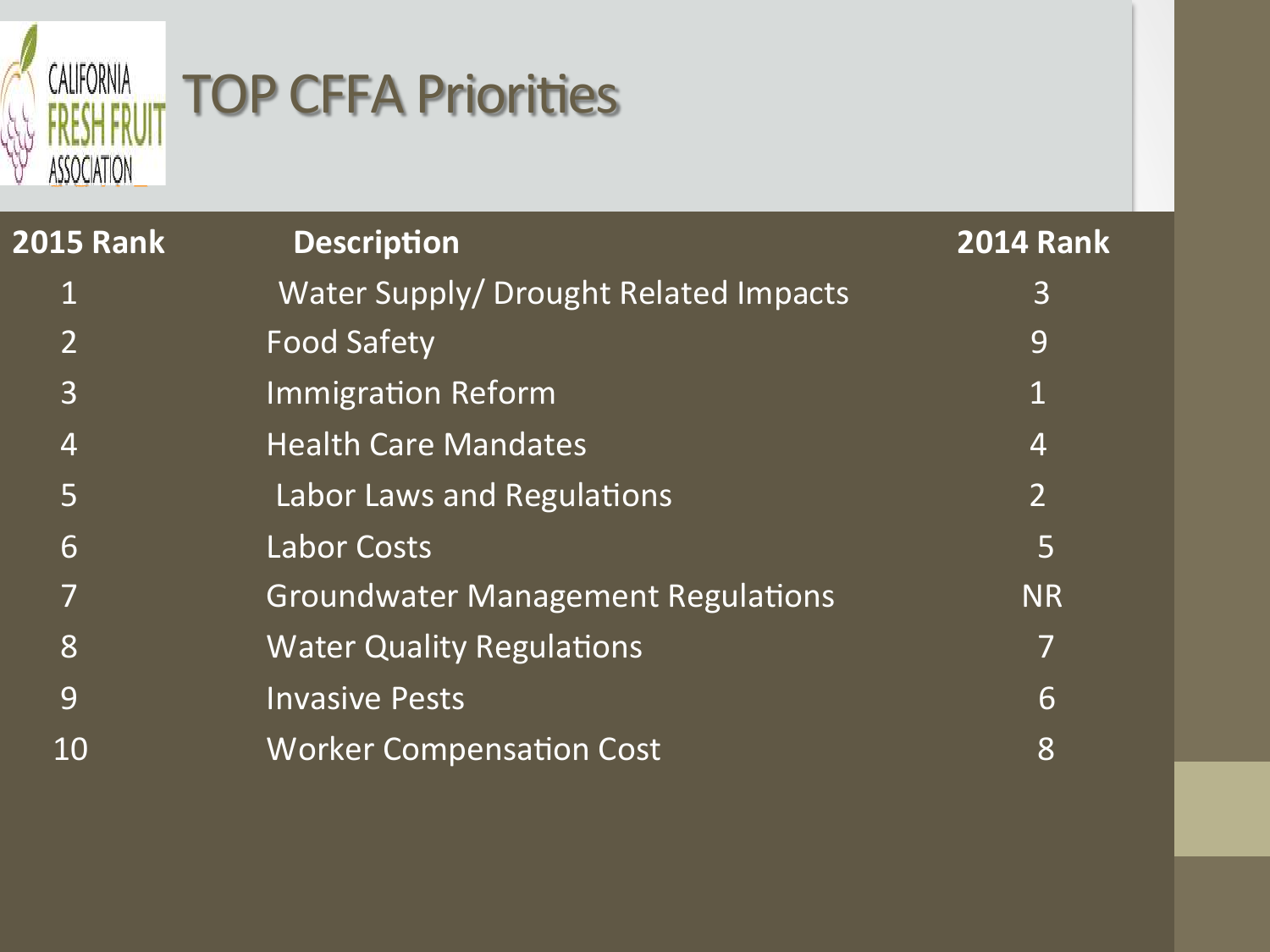

## **JERRY BROWN 1975-1983 GEORGE DEUKMEJIAN 1983-1991 PETE WILSON 1991-1999 GRAY DAVIS 1999-2003 ARNOLD SCHWARZENEGGER 2003-2011 JERRY BROWN 2011-**

STATE LEGISLATURE 1975-2015 - DEMOCRAT MAJORITIES IN **BOTH ASSEMBLY AND SENATE EXCEPT FOR 1994-96 IN ASSEMBLY**